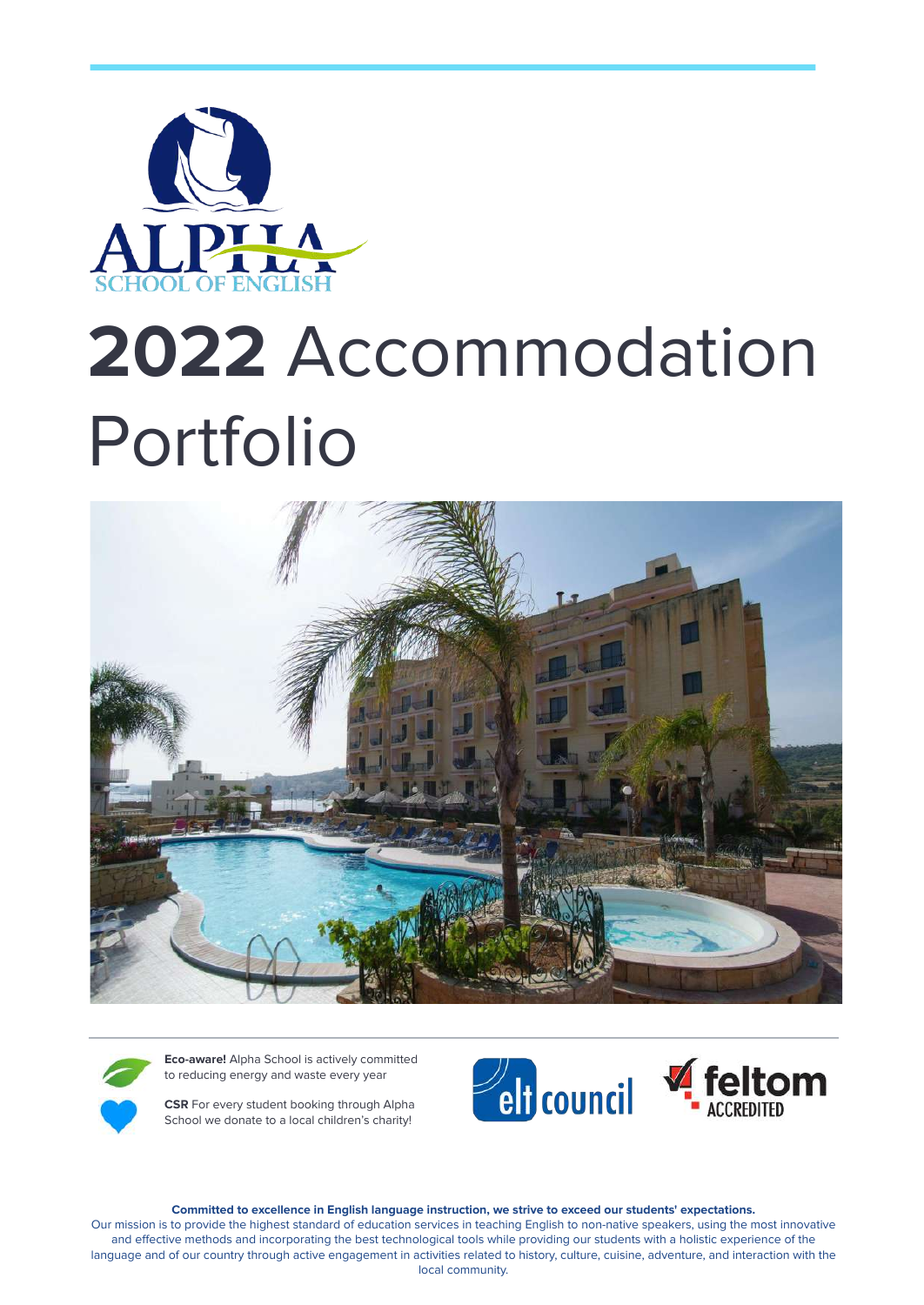### **Contents**

Alpha School provides one of the largest range of accommodation types of all the language schools in Malta.

### **Hotels**

| Radisson Blu Resort & Spa Golden Sands Hotel | 4                       |
|----------------------------------------------|-------------------------|
| <b>Gillieru Harbour Hotel</b>                | 5                       |
| <b>Dolmen Hotel Malta</b>                    | 6                       |
| db San Antonio Hotel & Spa                   | $\overline{\mathbf{z}}$ |
| <b>Bella Vista Hotel</b>                     | $\mathbf{9}$            |
| <b>Pebbles Resort Hotel</b>                  | 10                      |
| <b>Hotel Santana Malta</b>                   | 11                      |
| <b>Topaz Hotel</b>                           | 12                      |
| <b>Relax Inn Hotel</b>                       | 13                      |
| <b>Aparthotels</b>                           |                         |
| <b>Porto Azzurro Aparthotel</b>              | 14                      |
| <b>Sunny Coast Resort Club</b>               | 15                      |
| <b>Other</b>                                 |                         |
| <b>Basecamp Villa</b>                        | 15                      |
| <b>Alpha School Superior Apartments</b>      | 16                      |
| <b>Alpha School Family Apartments</b>        | 17                      |
| <b>Host Families</b>                         | 18                      |
| <b>Home Tuition</b>                          | 19                      |

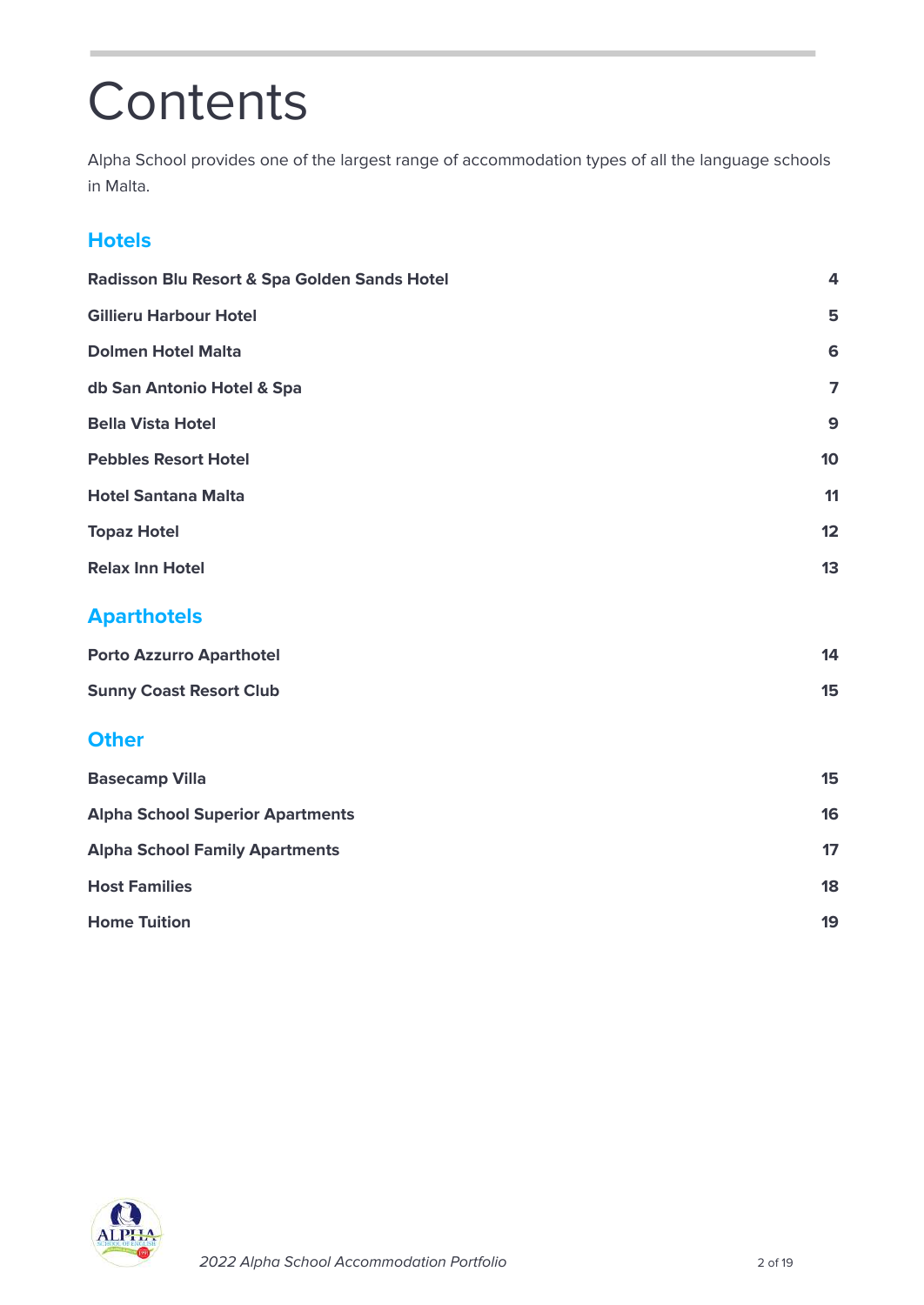#### **Introduction**

Choosing the right type of accommodation for your study holiday is as important as choosing the right course. Alpha School of English can offer you a wide range of accommodation based on your budget and individual requirements.

#### **Self-catering apartments**

There is no doubt that an apartment offers privacy, comfort and space to enjoy your time with your family or friends whilst preparing your own meals.

#### **Hotels**

Choosing a hotel has its benefits as it gives you the advantage of having more time on your hands whilst having your room cleaned and your breakfast and dinner lavishly prepared for you. Most hotels offer great facilities including swimming-pools, gyms and leisure areas.

#### **Homestay**

The best way to gain an insight into our culture and traditions is to choose to stay with a local host family or opt to have home tuition where you will have home-cooked meals lovingly prepared by your host plus the added benefit of experiencing the Maltese lifestyle first-hand. Host families are ideal for teens. Most of our host families have worked with us for many years and take care of our students like their own children.

Whatever your choice, all our accommodation types are licenced by the Malta Tourism Authority and regularly inspected by our Accommodation Manager. They come highly recommended by past students, so no matter what your choice is, we are convinced that your stay will be up to your expectations.

#### **Travelling between the accommodation and the school and places of interest**

Most accommodation is 5-10 minutes' walking distance from the school. Some accommodation is up to 20 minutes away. Many students, on arriving in the area, enjoy the walk through the local neighbourhood especially when most of the year we have sunny days but if you do not fancy the nice walk we can suggest bus routes.

The local area is a short walk to the nearest seaside and well supported by local bus transport to all parts of Malta for sightseeing and activities.

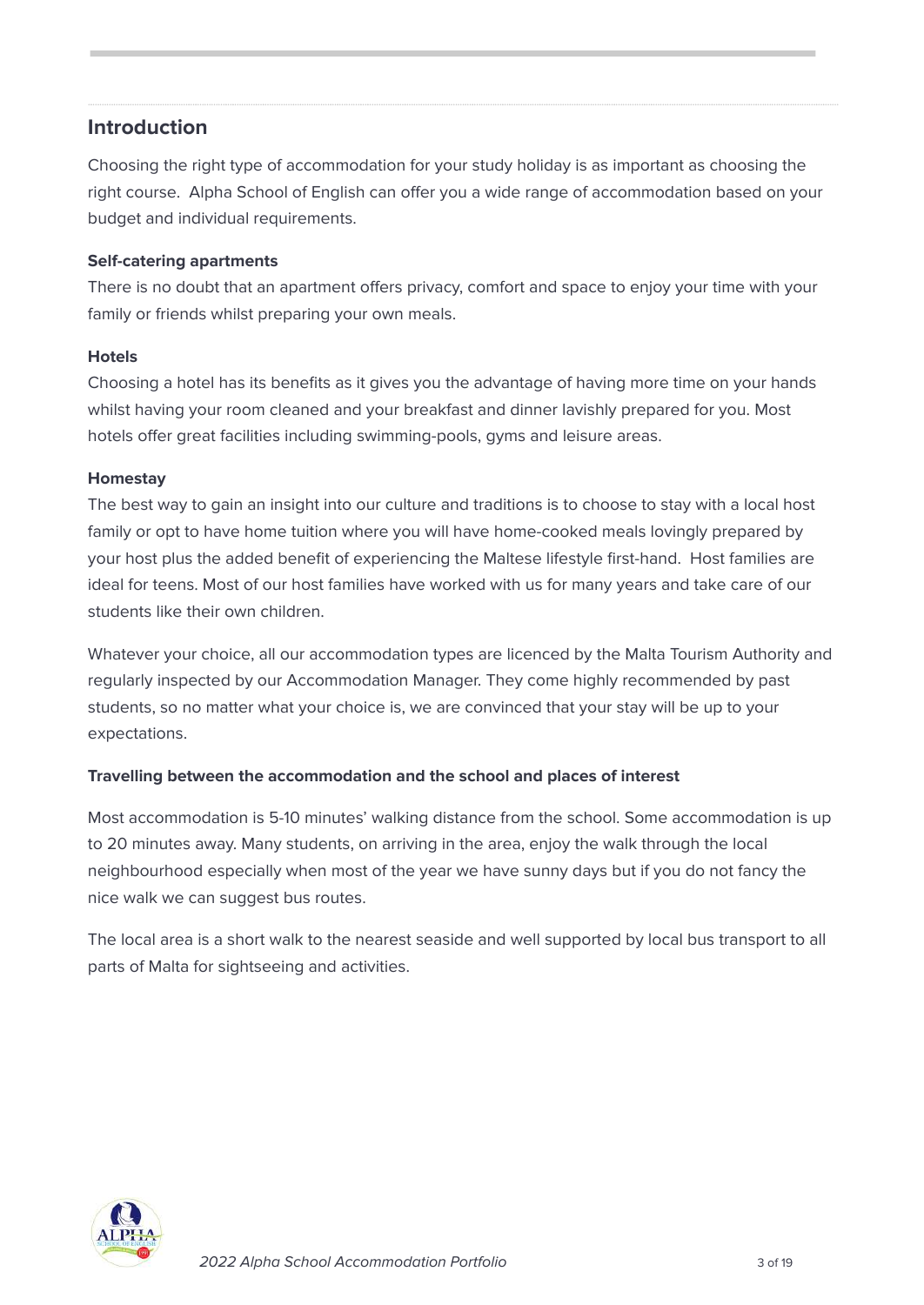# <span id="page-3-0"></span>**Radisson Blu Resort & Spa** Golden Sands Hotel

This luxurious 5-star hotel is situated approximately 15 minutes away from the school by car and is an ideal choice for both families and executive guests. A secluded paradise, the Radisson Blu Resort & Spa at Golden Sands is perched on the edge of a cliff overlooking the sandy beach of Golden Bay and the crystal blue water of the Mediterranean Sea.



An all-inclusive, elite resort, Radisson Blu Resort & Spa, Golden Sands has a range of facilities which include a private beach, tennis courts, two outdoor swimming pools, a jacuzzi, business centre, conference facilities, deluxe spa facilities, three restaurants and three bars, a diving centre and a jet-ski rental service.

The hotel welcomes children and offers specially designed menus, a babysitting service and a children's swimming pool. Spacious, comfortable and luxurious, the 329 rooms and suites offer superb views of Golden Bay or the terraced Maltese countryside.

In-room amenities include deluxe ensuite bathrooms, air-conditioning, free WiFi, coffee and tea-making facilities, hairdryer, safe, mini bar, satellite and pay TV.

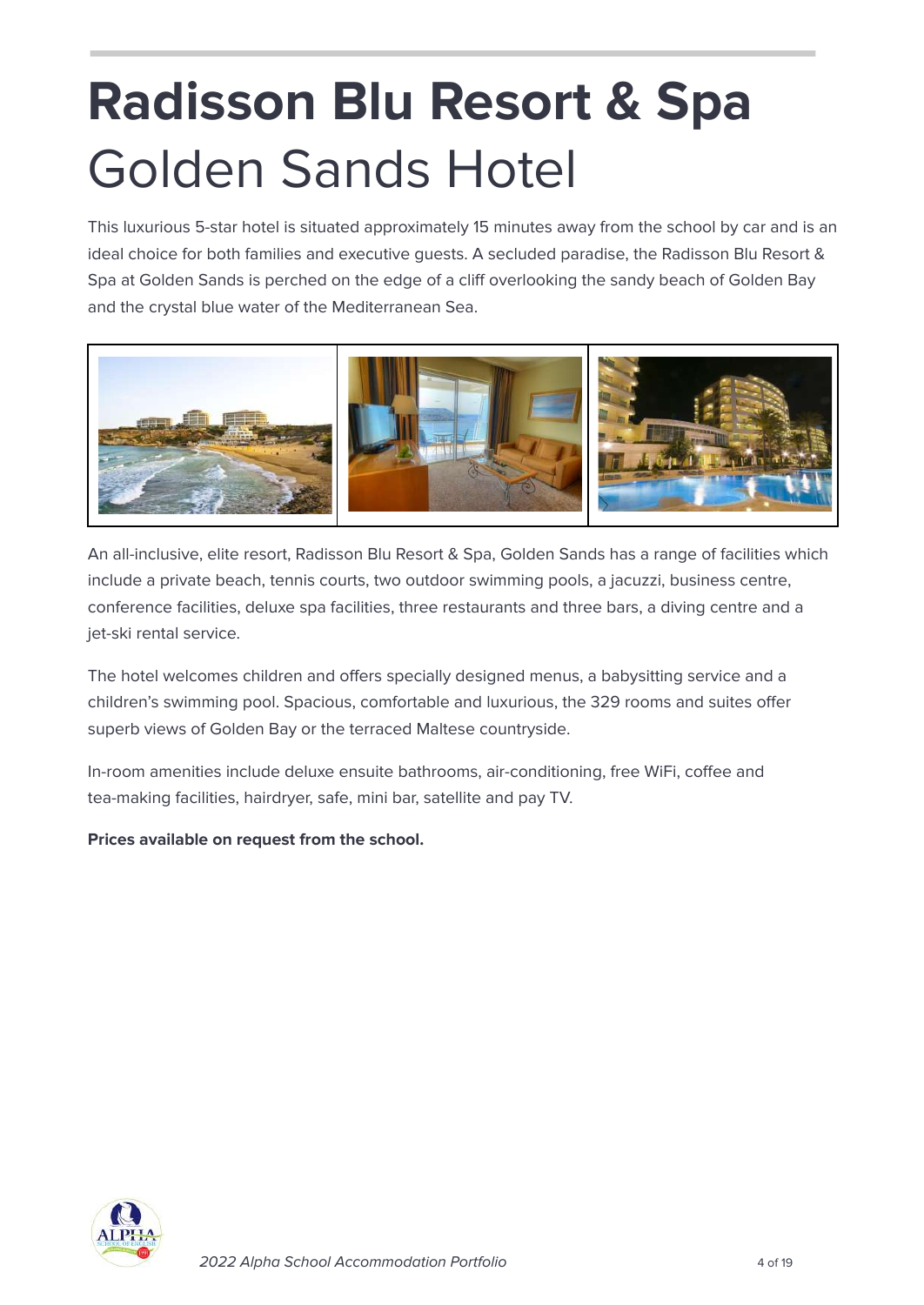### <span id="page-4-0"></span>**Gillieru Harbour** Hotel

Situated on the water's edge, this small but prestigious 4-star hotel is just three minutes away from Alpha School on foot.



It's wonderful location also overlooks the old fishing harbour and provides breathtaking views of St Paul's Islands. The idyllic setting is further enhanced by the ancient Chapel of St Paul's Shipwreck to its side. The Gillieru Harbour Hotel has 50 rooms, each equipped with an ensuite bathroom, balcony, air-conditioning, telephone, satellite TV, mini-bar, tea/coffee making facilities and a safety deposit box at a charge. Free WiFi is available throughout the hotel.

The hotel facilities include an on-site coffee house, restaurant, lounge bar, games room, roof terrace and a salt water swimming pool with a view. Sun loungers, chairs, umbrellas and pool/beach towels are available at no extra cost. Adjacent to the Gillieru Harbour Hotel is the Gillieru Restaurant, a local landmark specialising in fish which has an excellent reputation both for its Mediterranean cuisine and wonderful views.

Check-in at Gillieru Harbour Hotel is at 14:00 and check-out is until 11:00.

| Prices per person per |               |                 | Single room |                | <b>Twin room</b> |                 |           |                | Special rates for adults<br>and children                   |  |
|-----------------------|---------------|-----------------|-------------|----------------|------------------|-----------------|-----------|----------------|------------------------------------------------------------|--|
| night                 |               | <b>Standard</b> |             | <b>Seaview</b> |                  | <b>Standard</b> |           | <b>Seaview</b> | Child 0-5.99 years free                                    |  |
| Available dates       | <b>BB</b>     | <b>HB</b>       | <b>BB</b>   | <b>HB</b>      | <b>BB</b>        | <b>HB</b>       | <b>BB</b> | <b>HB</b>      | 3rd adults sharing - 25%                                   |  |
| 05.01.22 to 31.01.22  | € 32          | € 60            | € 39        | € 67           | € 20             | € 49            | € 27      | € 56           | <b>Discount</b>                                            |  |
| 01.02.22 to 28.02.22  | € 32          | € 60            | € 39        | € 67           | € 20             | $\in$ 49        | € 27      | € 56           | 2 adults $+1$ child (6-11)<br>years old) - Adults pay      |  |
| 01.03.22 to 31.03.22  | € 32          | € 61            | € 39        | € 68           | € 21             | €49             | € 28      | € 56           | twin rate and child pays<br>50% of the adult rate          |  |
| 01.04.22 to 30.04.22  | €53           | € 82            | € 62        | € 91           | € 36             | € 64            | €45       | € 74           | 2 adult + 2 children $-$<br>charge is of 3 adults (1       |  |
| 01.05.22 to 31.05.22  | $\epsilon$ 59 | €87             | € 69        | € 98           | € 41             | €70             | € 52      | € 81           | child is free)                                             |  |
| 01.06.22 to 30.06.22  | € 66          | € 94            | € 76        | € 105          | €48              | € 77            | € 59      | € 87           | 1 adult $+$ 1 child - pay as<br>two adults                 |  |
| 01.07.22 to 31.07.22  | € 72          | € 101           | €83         | € 112          | € 55             | € 84            | € 66      | €94            | 1 adult + 2 children - adult<br>and first child pay normal |  |
| 01.08.22 to 31.08.22  | € 77          | €106            | € 87        | € 116          | € 60             | €89             | € 70      | € 99           | twin rate - second child<br>pays half of the twin rate.    |  |
| 01.09.22 to 30.09.22  | € 77          | € 106           | € 87        | € 116          | € 60             | € 89            | € 70      | € 99           |                                                            |  |
| 01.10.22 to 31.10.22  | € 59          | €87             | € 69        | € 98           | € 41             | €70             | €52       | € 81           |                                                            |  |

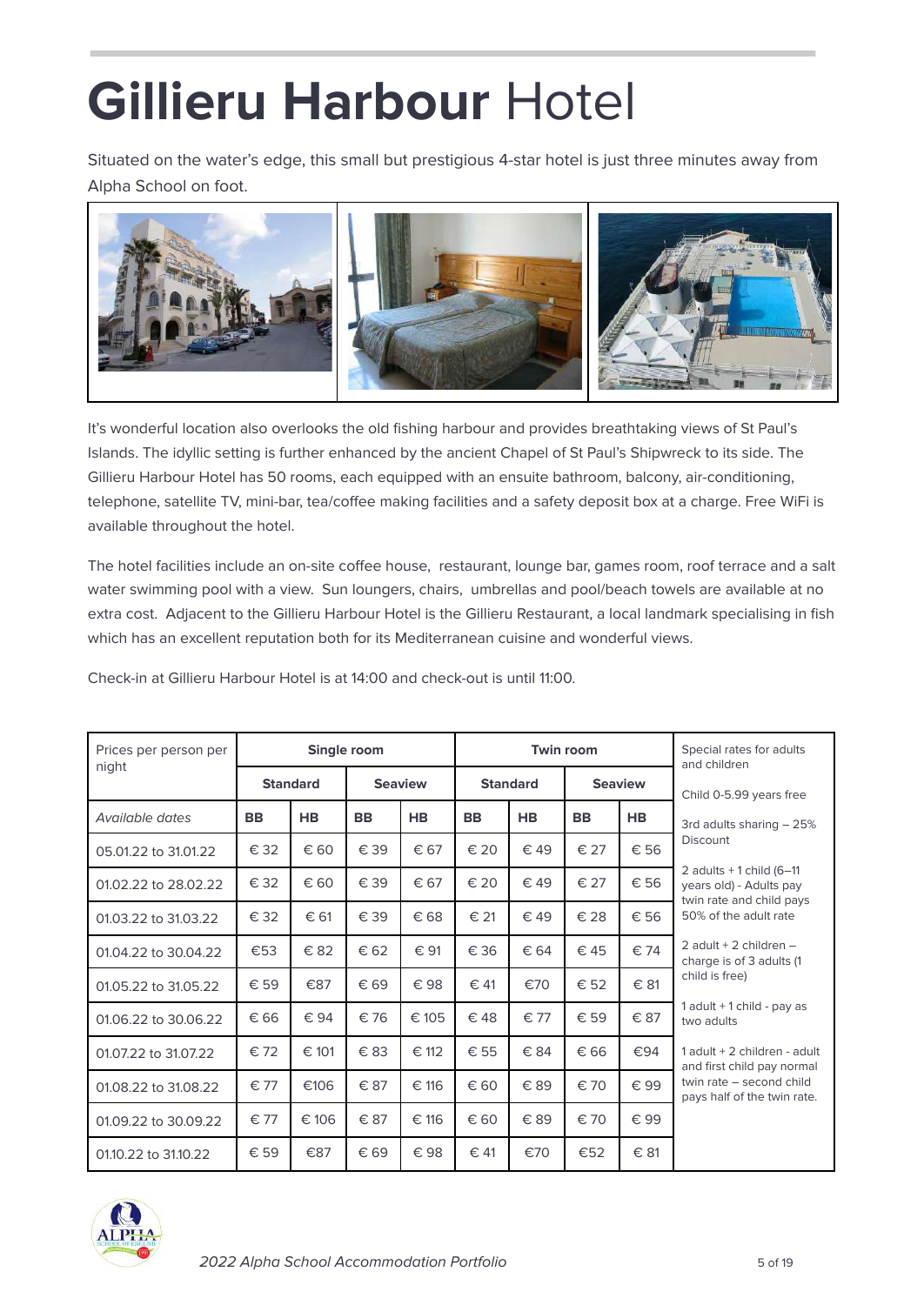### <span id="page-5-0"></span>**Dolmen** Hotel Malta

This superior 4-star hotel is situated approximately 20 minutes' walk from the school and two minutes away from the local bus terminus. Beautifully located overlooking the sea and St Paul's Islands, the Dolmen Hotel is ideal for executive students and families. The hotel has 244 Standard Inland rooms, 166 Standard Seaview rooms, 53 Superior Seaview rooms and 41 Seaview Suites.



All Standard and Seaview rooms have an ensuite bathroom, air-conditioning, free high speed WiFi, satellite flat screen TV, telephone, radio, mini-bar, complementary water, tea/coffee making facilities and hairdryer. A complete range of entertainment facilities is available. These include tennis courts, six swimming pools, a children's pool, a spa which includes a hot tub, sauna and fitness centre and a conference centre. For evening entertainment, the hotel offers a casino, various bars and restaurants as well as a Caribbean-style beach club. A kids' club is also available during the summer months. The Suites, which are located on the top floor, have expansive windows thus giving a panoramic view of the Mediterranean Sea and St. Paul's Islands. Apart from the standard amenities, Suites have that extra special comfort like a relaxing day lounge. The Superior rooms have a cosy sitting area with a contemporary finish. To make your stay more relaxing, the Superior rooms have a private patio or balcony facing the lush gardens thus enabling you to enjoy the refreshing Mediterranean breeze. Coffee and tea making facilities are complimentary for both the Suites and the Superior rooms.

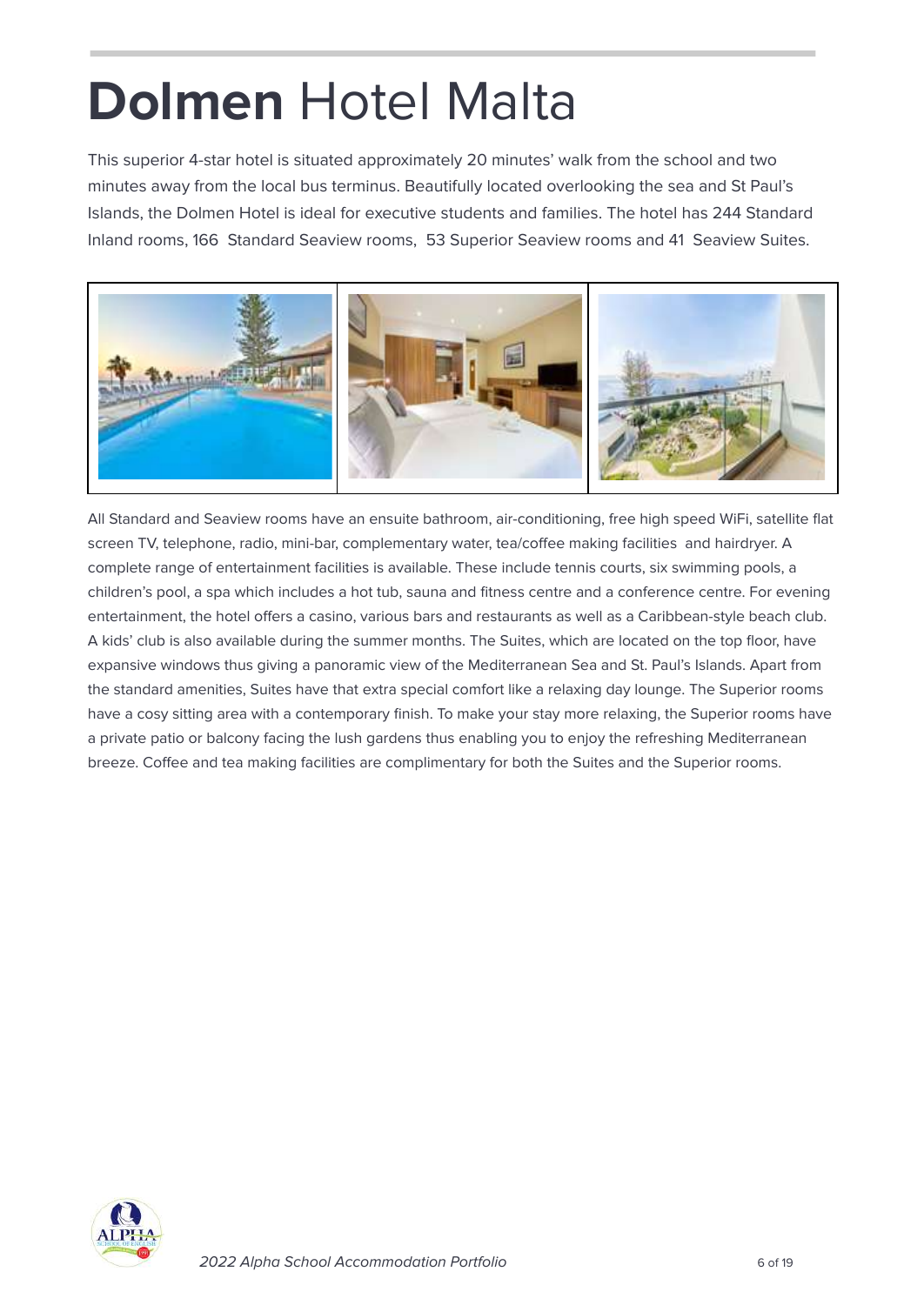| Prices per person per<br>night | <b>Twin room</b><br>Single room |           |          |               | Special rates for adults<br>and children |       |                                                                |
|--------------------------------|---------------------------------|-----------|----------|---------------|------------------------------------------|-------|----------------------------------------------------------------|
| Available dates                | <b>BB</b>                       | <b>HB</b> | AI       | <b>BB</b>     | <b>HB</b>                                | AI    | Child/Adult Discount when<br>sharing room with                 |
| 04.01.22 to 28.02.22           | $\in$ 41                        | € 56      | $\in$ 72 | € 26          | $\epsilon$ 40                            | € 56  | minimum of 2 adults<br>From 0 - 11.99 years - first            |
| 01.03.22 to 31.03.22           | € 52                            | € 67      | €83      | € 33          | € 47                                     | € 63  | child free<br>From 2 - 11.99 years - 2nd,                      |
| 01.04.22 to 06.04.22           | €69                             | € 91      | € 109    | $\in$ 43      | € 65                                     | € 83  | 3rd and 4th child @ 50%<br>discount on board booked            |
| 07.04.22 to 11.04.22           | € 79                            | €100      | € 118    | € 49          | €71                                      | € 89  | Child Discount when<br>sharing room with 1 adult               |
| 12.04.22 to 29.04.22           | € 69                            | € 91      | € 109    | € 43          | € 65                                     | € 83  | 1 Adult + 2 Children -<br>Charge is of 2 adults, one           |
| 30.04.22 to 31.05.22           | € 90                            | € 112     | € 133    | € 56          | €784                                     | € 99  | child is free<br>1 Adult + 1 Child - Charge                    |
| 01.06.22 to 30.06.22           | € 103                           | €1256     | € 146    | € 64          | € 86                                     | € 108 | is of 2 Adults<br>Adult sharing<br>3rd and 4th Adult sharing - |
| 01.07.22 to 16.07.22           | € 118                           | € 140     | € 171    | $\epsilon$ 74 | € 95                                     | € 126 | 25% discount                                                   |
| 17.07.22 to 26.08.22           | € 144                           | €166      | € 197    | € 90          | €112                                     | €143  |                                                                |
| 27.08.22 to 30.09.22           | €135                            | €156      | €178     | €84           | €106                                     | €128  |                                                                |
| 0.10.22 to 20.10.22            | €95                             | €117      | €139     | €60           | €81                                      | €103  |                                                                |
| 21.10.22 to 31.10.22           | €86                             | €108      | €129     | €54           | €75                                      | €97   |                                                                |

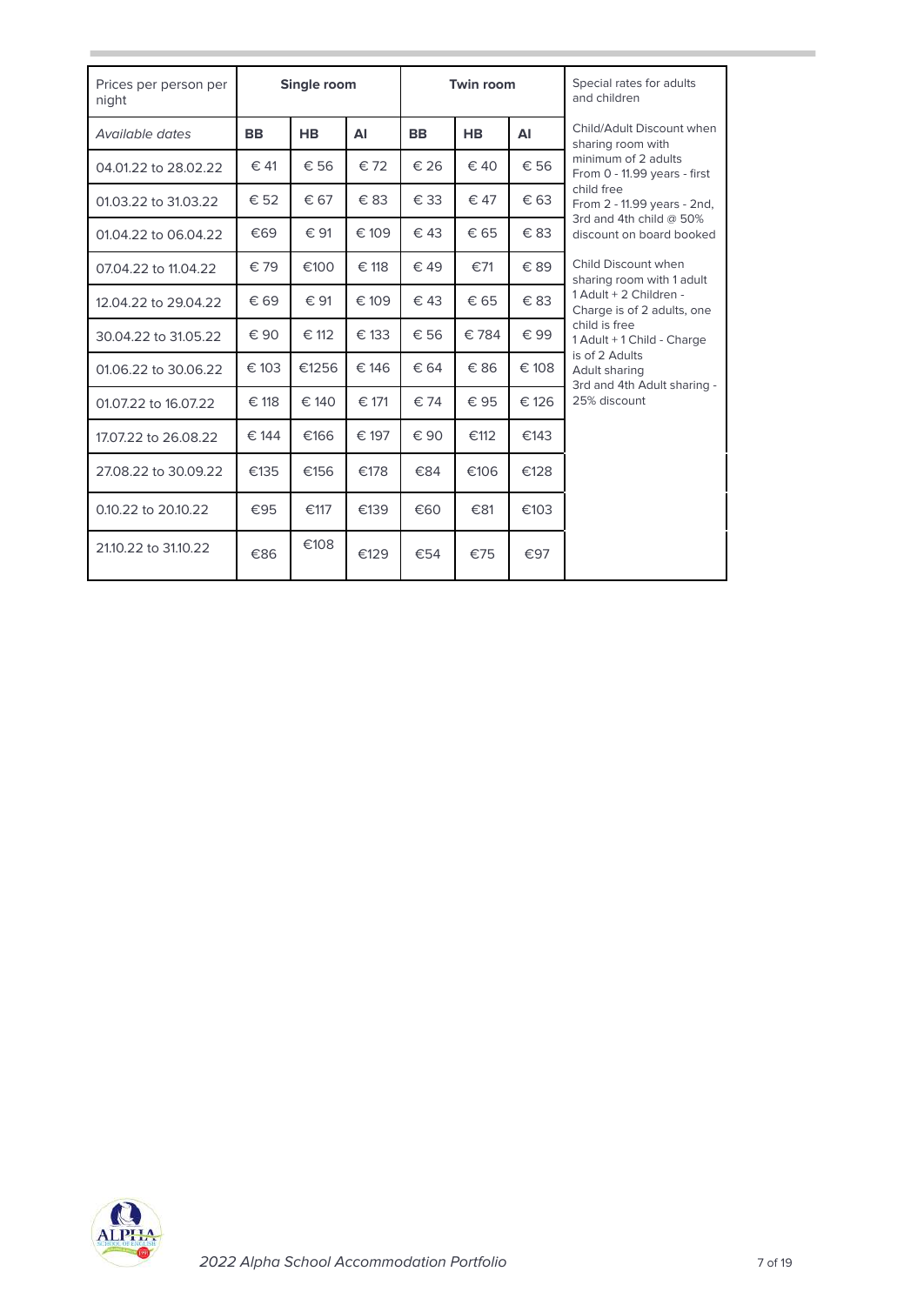# **db San Antonio** Hotel & Spa

This newly refurbished 4-star hotel is 15 minutes' walk from the school. Free internet Wi-Fi connection is available throughout the hotel. Located in the heart of Bugibba you are a short walk from the beach and all local activities.



The hotel features a small sandy beach, two interconnecting outdoor swimming pools and a kid's pool which can be accessed by all hotel's guests throughout the summer months. Furthermore, the hotel guests can also enjoy a beach volleyball field.

An extensive animation programme in English, French, German and Italian language is available everyday throughout the year.

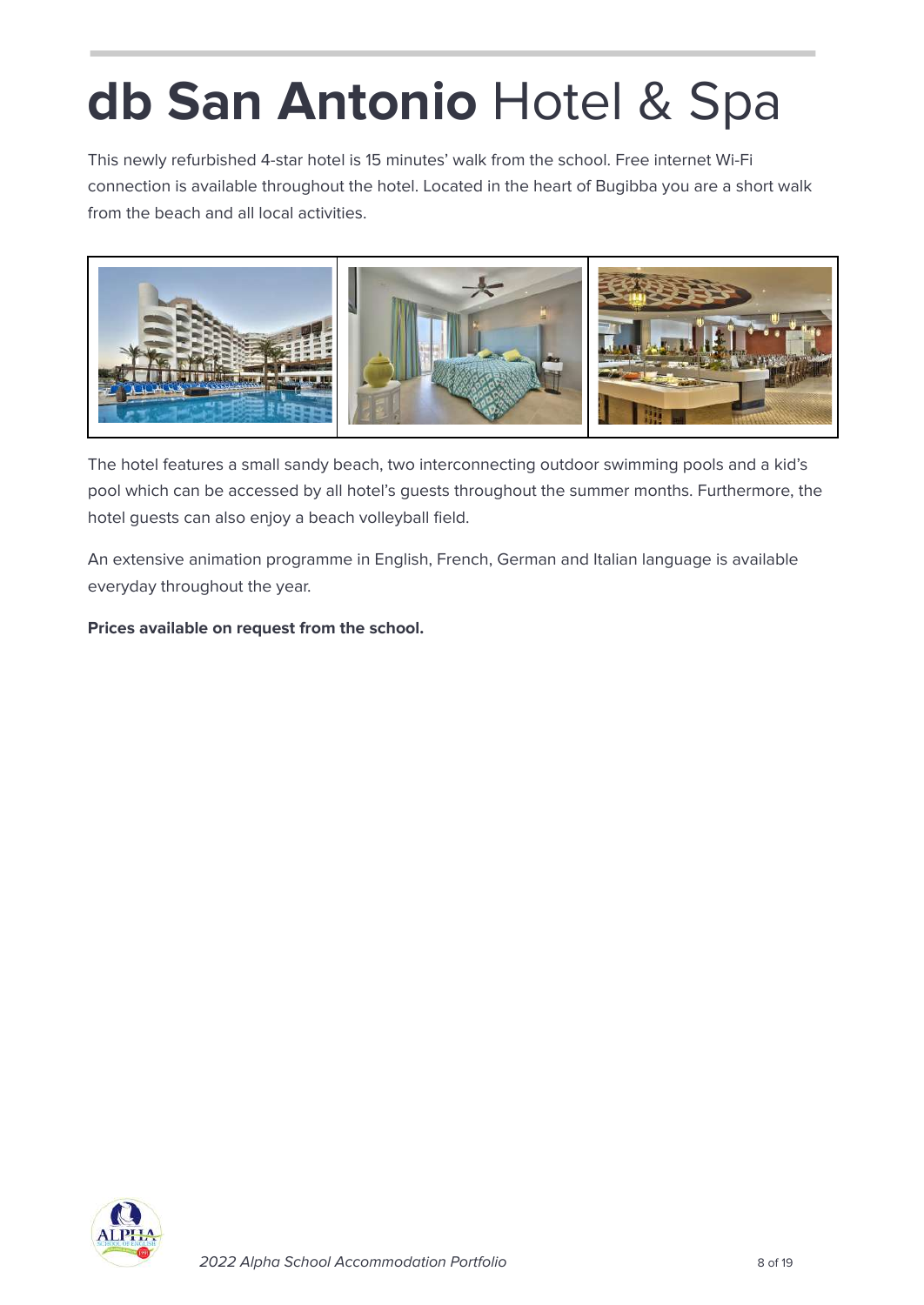# **Bella Vista Hotel**

This 4-star hotel offers a 24 hour reception and a Guest relations - Tour Desk. It also offers free Wi-Fi, self-service laundry, hair and beauty, massage, sauna and indoor and outdoor pool. The hotel has breath-taking views of some of the greenest valleys and country fields in this part of Malta, with Qawra Bay on one side and Wardija Hill on the other and it is ideal for both business travellers and families with children.



All 157 rooms provide conveniences like refrigerators and kettles, plus balconies and TVs with satellite channels. Other amenities available to guests include games room, room service, hair & beauty, massage, sauna, vintage car display and Jacuzzi on the roof for summer period. This hotel features a restaurant, a fitness centre. A bar/lounge, a poolside bar, and a coffee shop/café are onsite.

| Prices per person per<br>night | Single room |           |                        | <b>Twin room</b> | Special rates for adults and<br>children                                                           |  |  |
|--------------------------------|-------------|-----------|------------------------|------------------|----------------------------------------------------------------------------------------------------|--|--|
| Available dates                | <b>BB</b>   | <b>HB</b> | <b>BB</b><br><b>HB</b> |                  | Child 2-12 years enjoy 50%<br>Reduction on board booked,<br>when sharing the room with<br>2 adults |  |  |
| 02.01.22 to 31.03.22           | € 30        | € 35      | € 30                   | € 40             | 3rd and 4th Adult sharing<br>enjoy 30% reduction on BB -<br>HB FB and 15% reduction on             |  |  |
| 01.04.22 to 30.04.22           | € 44        | € 47      | € 44                   | $\in$ 49         | $\mathsf{A}$ l<br>2 adult + 2 children $-$ charge                                                  |  |  |
| 01.05.22 to 31.05.22           | € 47        | € 53      | € 47                   | € 59             | is of 3 adults (1 child is free)<br>1 adult + 1 child - pay as two<br>adults                       |  |  |
| 01.06.22 to 30.06.22           | € 70        | € 76      | € 70                   | € 82             | 1 adult $+$ 2 children - adult<br>and first child pay normal                                       |  |  |
| 16.08.22 to 30.09.22           | € 82        | € 88      | € 82                   | € 94             | twin rate - second child pays<br>half of the twin rate.<br>Full Board supplement at                |  |  |
| 01.10.22 to 31.10.22           | € 83        | € 112     | € 66                   | €94              | €12.00p.p.<br>All Inclusive supplement at<br>€24.00p.p.                                            |  |  |

Check-in at Bella Vista Hotel is at 14:00 and check-out is until 11:00.

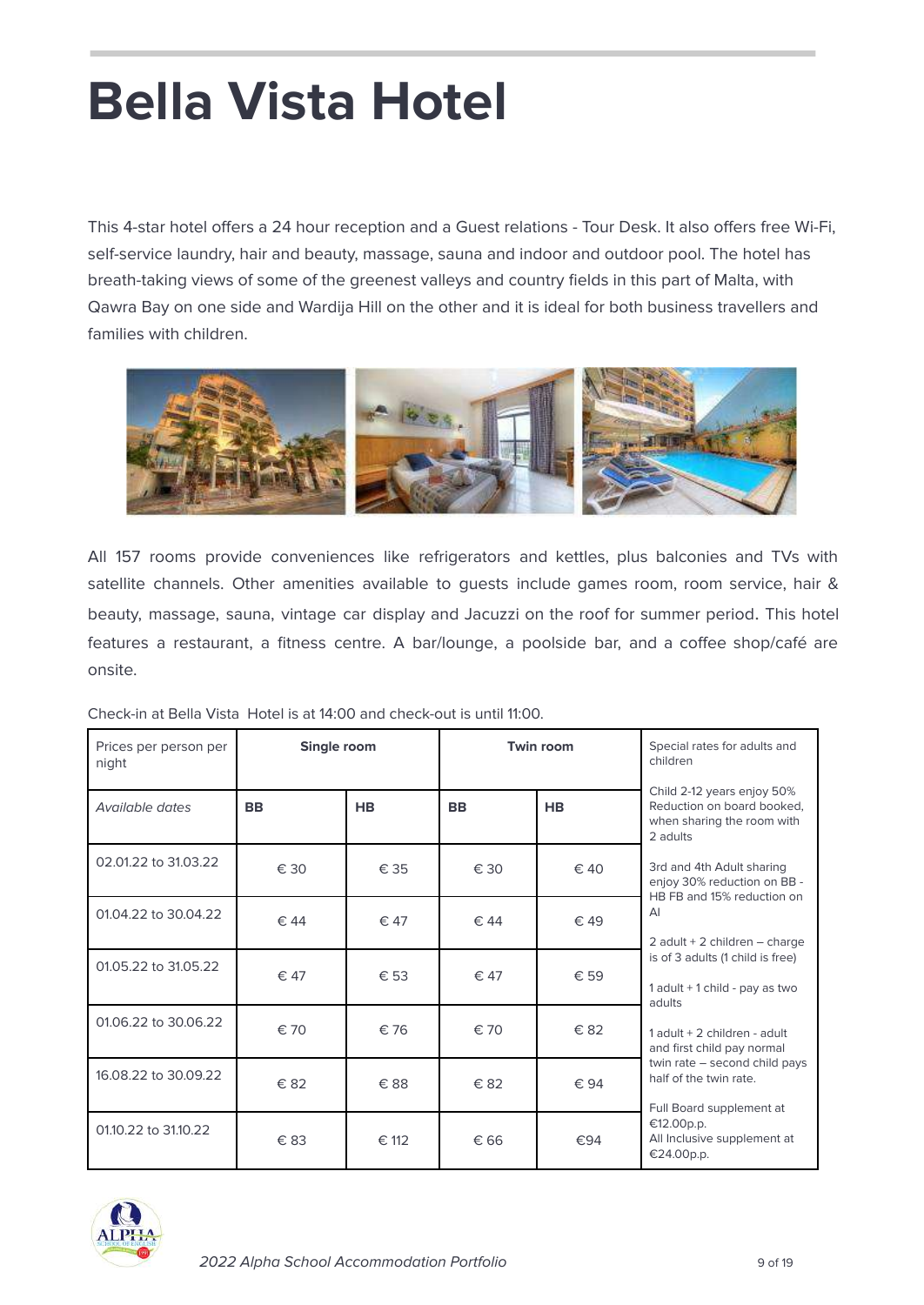### **Pebbles Resort** Hotel

This 4-star hotel offers a 24 hour reception and a Concierge service and is served with three lifts. Complementary Wifi is available throughout the hotel. Pebbles Resort is ideal for business travellers, couples and families alike.

Situated in the heart of the popular resort of St. Paul's Bay, the newly renovated and upgraded 4-star Pebbles Resort is just 2 minutes walking distance away from Alpha School of English. Some of the local amenities include bars and restaurants, souvenir shops, cinema, Post Office and banks. It is also within short distance of the seaside promenade, Bugibba Perched Beach and Fekruna Beach.



Pebbles Hotels has 229 luxurious bedrooms spread over 5 floors. There are four restaurants, namely, Flavours Restaurant serving a full buffet breakfast and buffet dinner (for half board option), The Kensington Pub indoor /outdoor bar lounge and restaurant serving traditional light snacks, MedAsia Lounge which serves a fusion of Asian food and cocktails, Charcoal Grill House, serving grilled meat and fish, pasta dishes and clay oven baked pizzas. (May until October only subject to weather conditions since this is an outdoor restaurant) and Il Malti Restaurant serving traditional & authentic Maltese dishes.

There is a large outdoor pool with sun loungers and umbrellas and an entertainment area with a choice of two bars. There is also a heated indoor pool, jacuzzi, sauna, hair and nail salon, and a fully equipped fitness centre.

There are two room types, Standard (20  $m<sup>2</sup>$ ) and Superior (25  $m<sup>2</sup>$ ) available with balcony urban view, pool view or private terrace. Both types have en-suite facilities with walk-in shower, luxury bedding, air conditioning, HD Flat Panel TV, telephone, tea and coffee making facilities, safety deposit box, hairdryer, fridge, toiletries and daily cleaning service. The Superior rooms include complementary bath slippers and bathrobe.

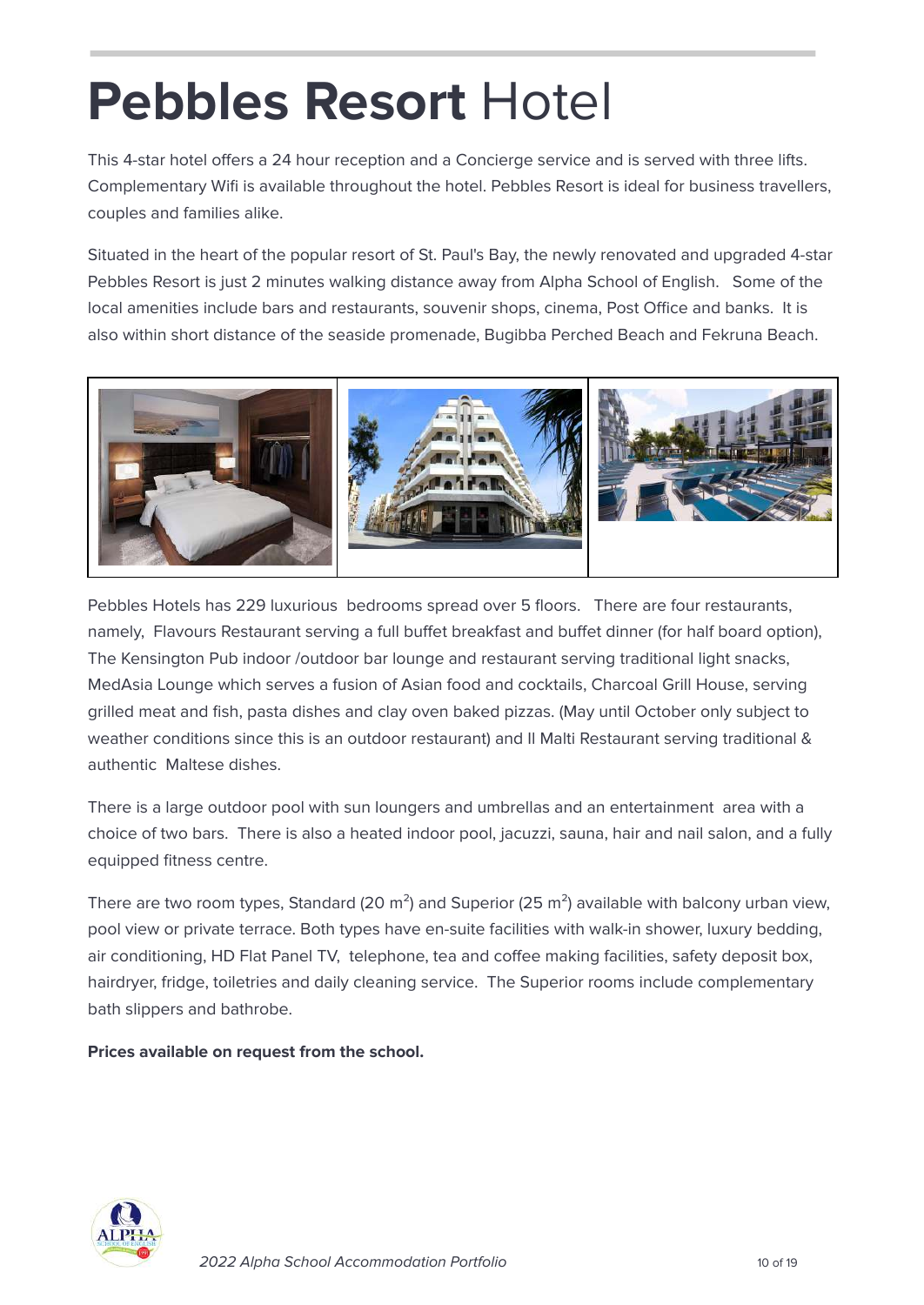## **Hotel Santana** Malta

This 4-star hotel is also very close to the local shops, bars, restaurants, and public transport. Located in the heart of Qawra yet only a short walk away from the promenade and a small sandy beach.



The hotel has a total number of 202 guest rooms divided into Standard or Superior rooms. Amongst them, there are a limited number of suites that are also available. The hotel's facilities include an indoor pool, sun terraces and a rooftop pool that is also suitable for children. The outdoor pool and bar open from May to October.

The hotel's main restaurant, Moire, takes on a buffet style of dining - ensuring that you will be satisfied by the end of it. The Italian trattoria, La Mentha, opens in the evenings, and serves a variety of typical Mediterranean dishes. As well as these, a licensed Cafeteria is also open throughout the day for any snacks you might want to have in between meals.

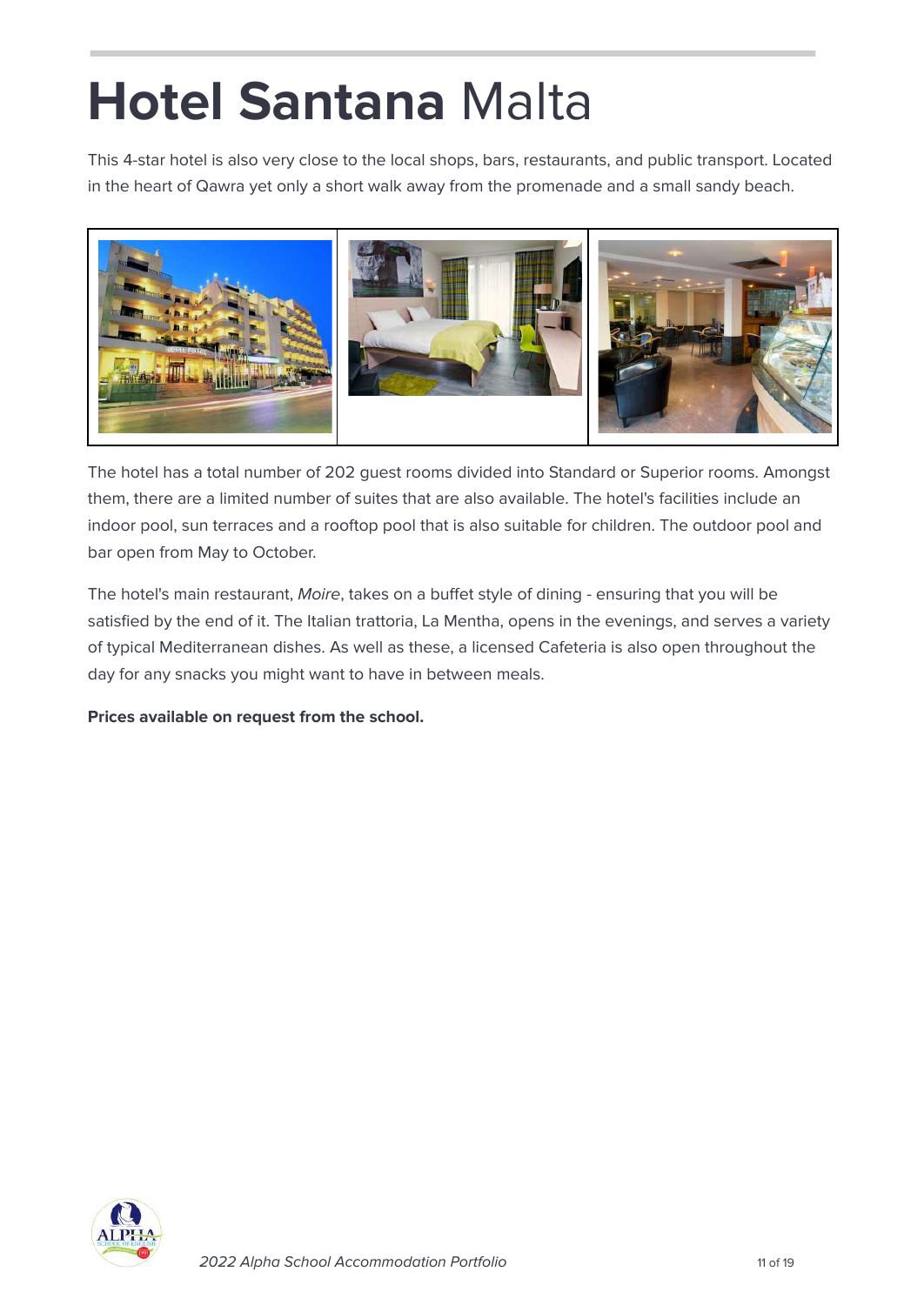## **Topaz** Hotel

Just a five-minute walk from the school, the 3-star Topaz Hotel is situated in a quiet part of Bugibba yet just a few minutes' walk away from the bars and restaurants that give this seaside town its reputation for lively nightlife.



The hotel has 326 non-smoking rooms. The Standard and Pool View rooms have air-conditioning/central heating, an ensuite bathroom, tea/coffee making facilities, telephone, fridge, and a safety deposit box. A flat screen TV with various channels completes the room. The rooms are approximately 18m<sup>2</sup>. The Pool view rooms have a private balcony overlooking the sun terrace and outdoor pool area.

Throughout the summer months, one can enjoy the outdoor swimming pool, which is surrounded by a large sun terrace decked with sun loungers and umbrellas. A children's paddle area forms part of the pool, while the Beryl Pool Bar is open during summer to offer refreshing poolside drinks and a variety of snacks. During the winter, one can make use of the indoor pool.

The Topaz Hotel offers a wide range of facilities which include a restaurant which serves buffet breakfast and dinner, a hair salon, a massage parlour, a souvenir shop and a hospitality desk. Wi-Fi is available free to all in-house guests in the rooms and public areas.

| 2022 Prices per person per<br>night | $03.01 -$<br>28.02 | $01.03 -$<br>31.03 | $01.04 -$<br>27.04 | $28.04 -$<br>07.05 | $08.05 -$<br>31.05 | $01.06 -$<br>30.06 | $01.07 -$<br>31.08 | $01.09 -$<br>30.09 | $01.10 -$<br>31.10 |
|-------------------------------------|--------------------|--------------------|--------------------|--------------------|--------------------|--------------------|--------------------|--------------------|--------------------|
| <b>Single room</b> Standard on BB   | $\in$ 22           | € 26               | € 44               | € 61               | $\in$ 47           | € 52               | € 65               | € 60               | $\epsilon$ 52      |
| <b>Single room</b> Poolview on BB   | $\in$ 25           | $\epsilon$ 29      | € 47               | € 65               | € 51               | € 56               | € 68               | € 63               | € 56               |
| <b>Twin room Standard on BB</b>     | $\epsilon$ 20      | € 24               | € 35               | € 52               | € 37               | $\in$ 41           | € 53               | €48                | € 41               |
| <b>Twin room Poolview on BB</b>     | € 23               | € 27               | € 38               | $\in$ 55           | $\epsilon$ 40      | $\in$ 44           | € 56               | € 51               | € 44               |

Minimum stay 3 days  $\cdot$  Infant up to 2.99 years - Free  $\cdot$  Child – 3-12.99 years  $\cdot$ 

Half Board Supplement Adult and Child : November to March €17.00 per person per night ; April to October €18 per person per night · Adult + 1 Child - Adult pays single rate and child 50% of twin rate · 1 Adult 2 Children - Adult pays single rate and children pay 50% of twin rate each · 2 Adults 1 Child - Adults pay twin rate & child pays 50% of twin rate · Free in all rooms: WiFi , safety deposit box, Kettle and use of Fridge · ECO Contribution Tax – Adults 18+: €0.50 per person per night – maximum €5.00 per person per stay payable at the hotel

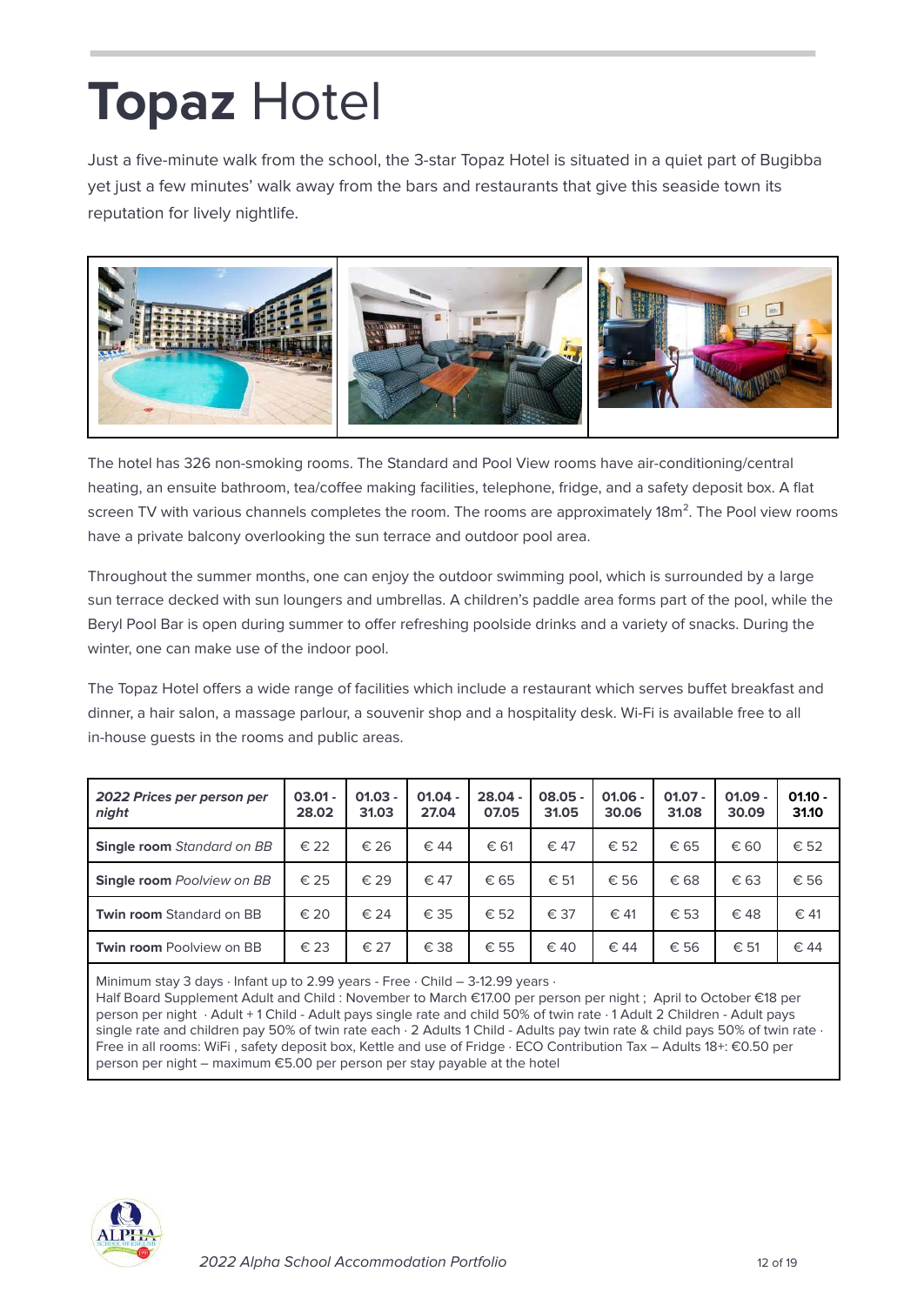### **Relax Inn** Hotel

This family run 3-star Bed & Breakfast hotel is centrally located in the heart of the tourist centre of Bugibba and 15 minutes' walk away from Alpha School of English in St. Paul's Bay.



The seafront promenade, with its rocky and sandy beaches is about 150 meters away. There is an extensive choice of restaurants, cafés, gift shops, bars and a bus stop conveniently situated close by. The splendid views of St. Paul's Islands and Bugibba Square bay are an added bonus to some of the hotel rooms' view. The forty room hotel is serviced with a lift. All the rooms are bright and functionally furnished with en-suite bathrooms, hairdryer, direct dial telephone, air conditioner, balcony, satellite TV, Free Wi-Fi which is also available in all common areas, radio/alarm clock and tea/coffee making facilities. A small fridge and a safety deposit box are also available at a charge.

There are four types of rooms at the Relax Inn Hotel. The Sea-view Rooms offer a distance sea-view from the balcony, The Economy Rooms have an internal view overlooking a small courtyard whilst The Standard Rooms have a balcony with a street view. The Hotel also offers The Family room, where a baby cot is provided free of charge. Relax Inn Hotel has a 24-hour reception with a small lounge and bar, an outside terrace, luggage room, laundry facilities. Continental buffet breakfast is served daily in the restaurant. Roof-top facilities include a small splash pool with sun terraces and impressive views of St. Paul's Bay & Islands.

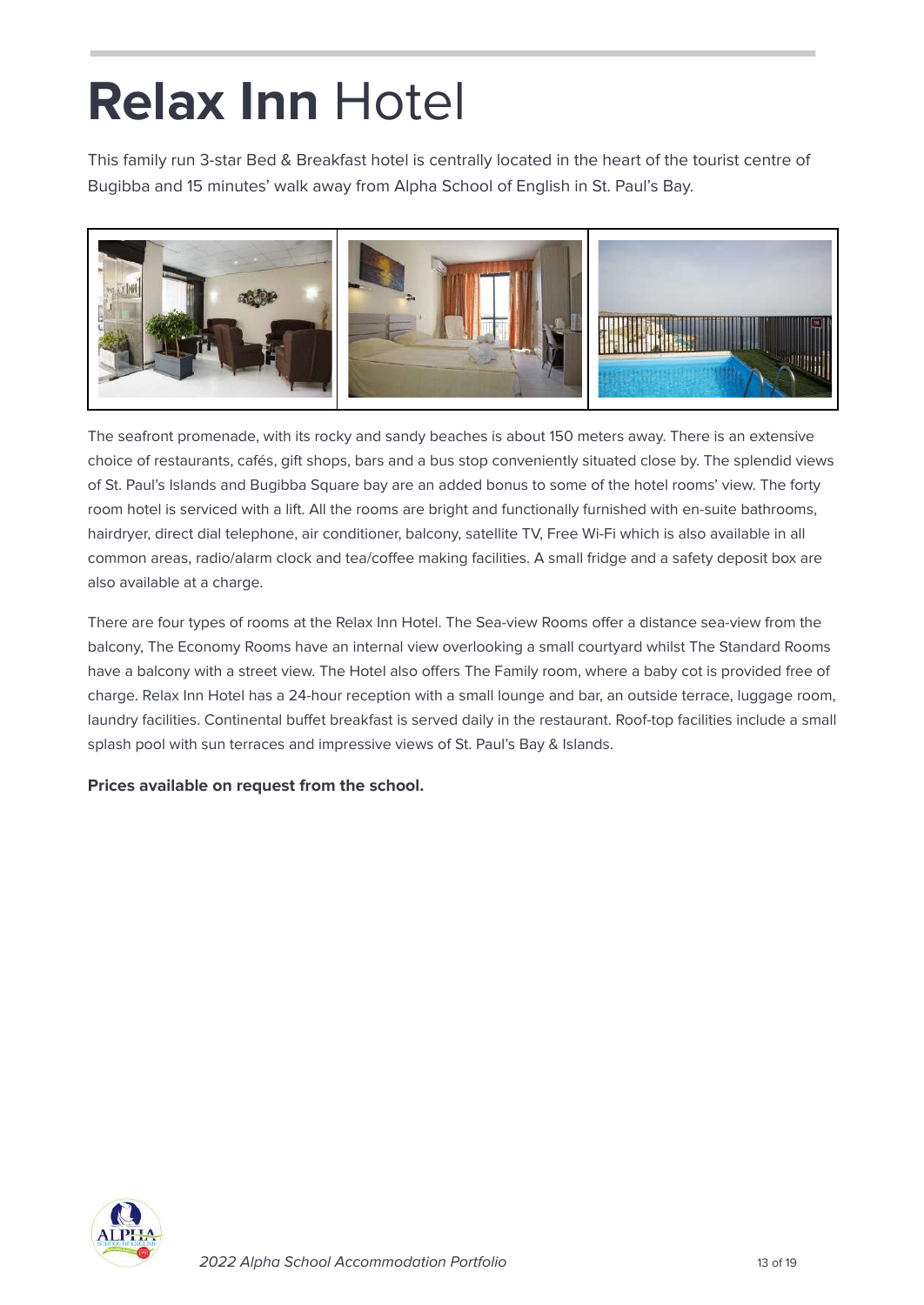### <span id="page-13-0"></span>**Porto Azzurro** Aparthotel

The 3-star Porto Azzurro Aparthotel in Xemxija Bay has breathtaking views of the Maltese countryside and picturesque St Paul's Bay. The complex is just a short bus ride (3 KM) from Alpha School of English, while local shops, restaurants, watersports facilities, public transport and the seaside promenade are all within walking distance.



The studio apartments are comfortable and modern and can each accommodate up to four people. Kitchens are fully-equipped, including a microwave, toaster and electric kettle. All apartments have views (sea, country or pool) from the balcony or terrace. The apartments have an ensuite bathroom, direct-dial telephone, safety deposit box, satellite TV, ceiling fan, and air-conditioning. A change of linen and cleaning of the apartment is done every 4 days.

Within the Porto Azzurro complex there is a mini-market, outdoor and indoor pool, heated jacuzzi, sauna and a mini-gym. There is also a 24-hour reception with lounge, internet café and WiFi at a charge, bar/restaurant and games room.

Although the Porto Azzurro Aparthotel offers self-catering apartments, there is the possibility of starting the day with a delicious Continental buffet breakfast and ending the day with a three course meal chosen from the Mediterranean cuisine it offers.

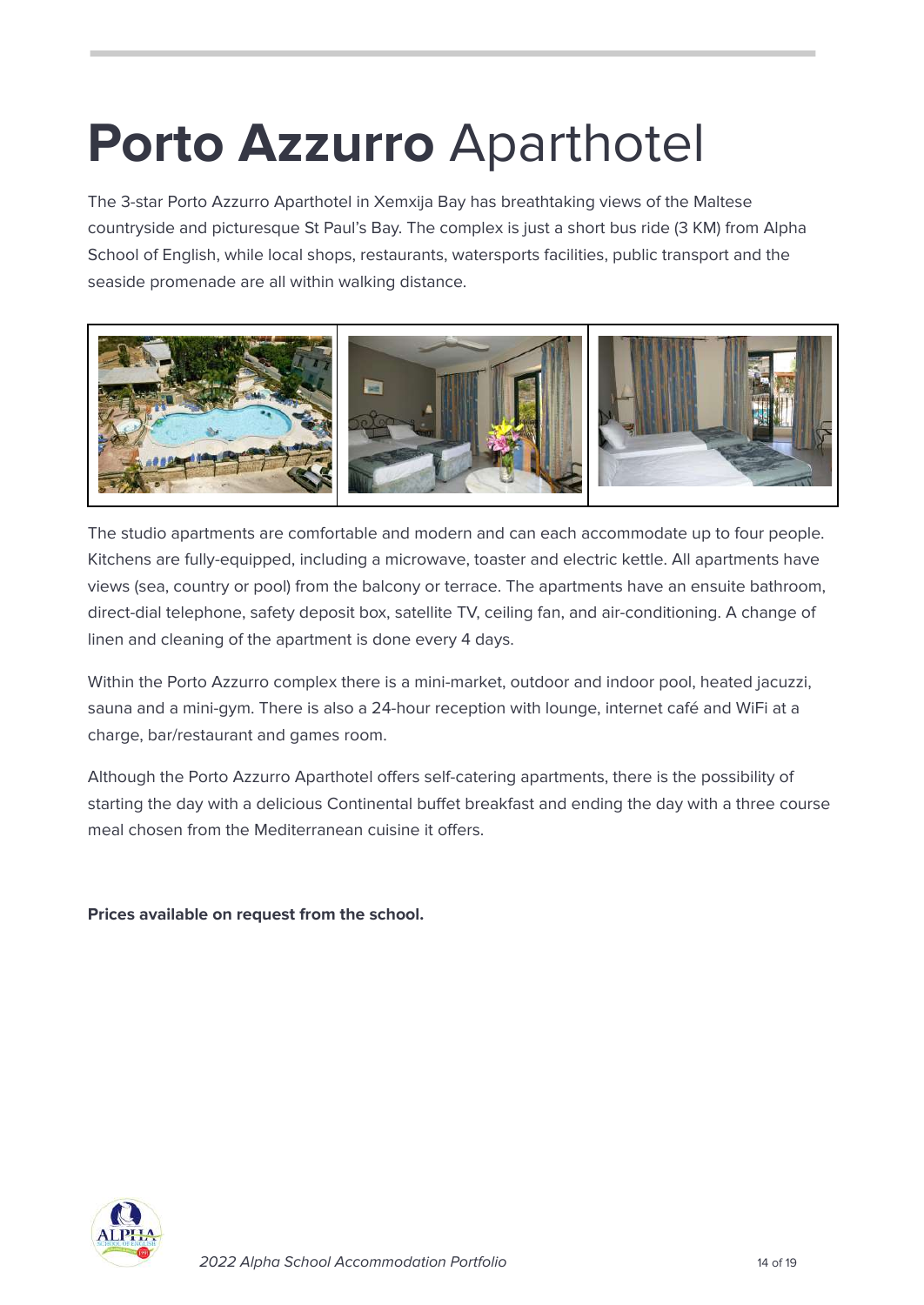### <span id="page-14-0"></span>**Basecamp** Villa

Spacious, fully detached villa in prime area just outside St. Julian's and on a direct bus route to Sliema, Valletta, St Paul's Bay and Malta's sandy beaches. This accommodation is suitable for all students but is getting a reputation for students who like adventure sports such as rock climbing. Our friendly on-site staff sleep on the premises and are available to answer your questions.



There are 12 bedrooms at Basecamp and all have en-suite shower room and are air-conditioned. A communal fully equipped kitchen with all the necessary utensils and washing machine and a comfortable shared living/dining/lounge area with free Wifi makes you stay here more relaxed.

Outside is a private fresh water swimming pool with a surrounding garden and BBQ terrace.

The rooms are cleaned weekly and linen and towels are provided.

Various room sizes are available. A limited number of rooms that can sleep up to 4 persons are also available. Reduced monthly prices are available for long stays.

This accommodation can be booked online direct at [www.basecamp.com.mt](http://www.basecamp.com.mt)

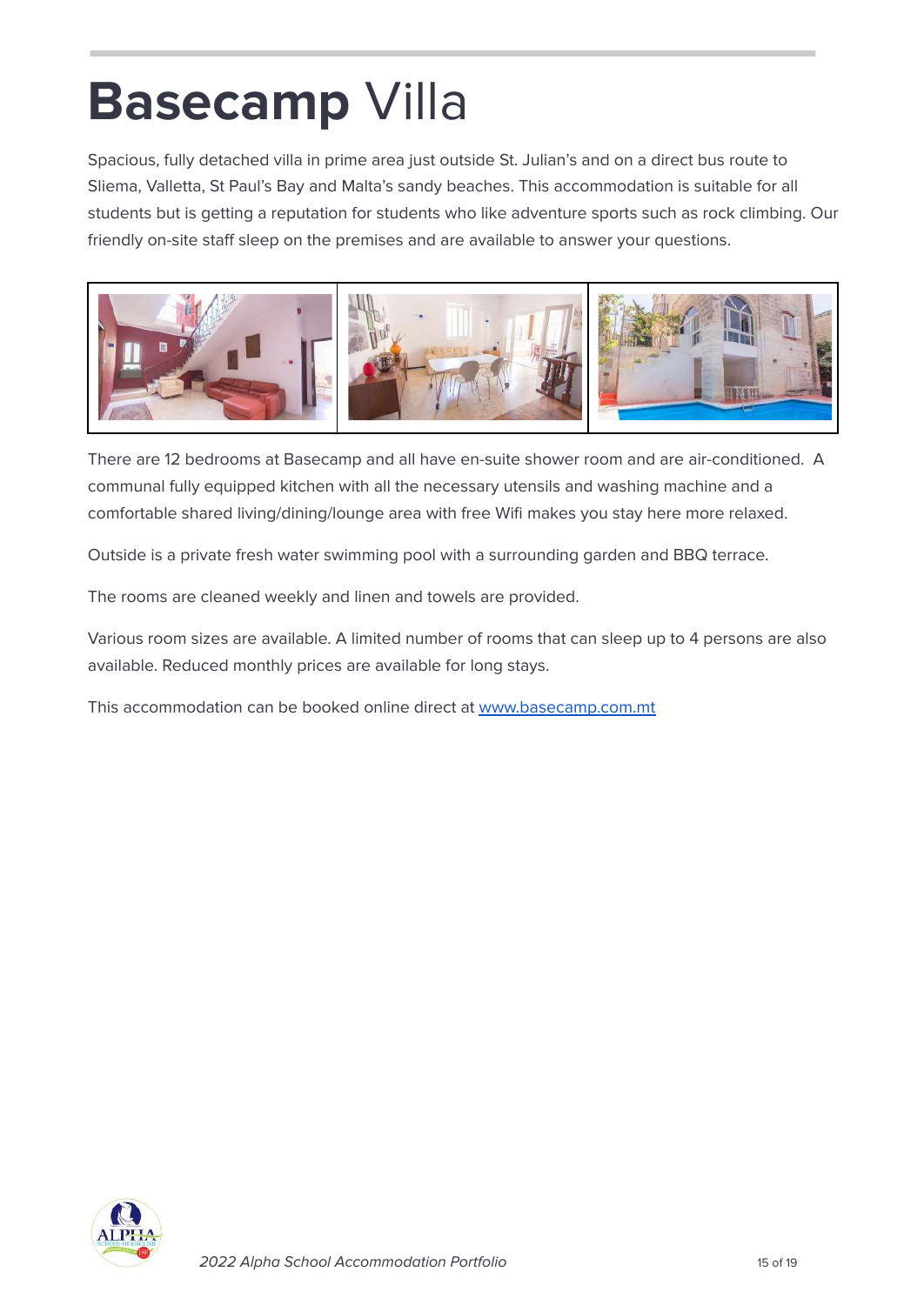# <span id="page-15-0"></span>**Alpha School Superior** Apartments

The 3-star School Superior Apartments are conveniently situated just five minutes' walk away from Alpha School of English in St. Paul's Bay.



Just off the main road, these apartments are found in a relatively quiet location, yet remain extremely close to all local amenities, including a bus stop, Post Office, banks and shops. They are also within short walking distance of the coast and the tourist area of Bugibba.

Spacious and modern studios, one- and two-bedroom apartments are offered here, as well as a very spacious and elegant penthouse. The apartments are serviced by a lift, located on the first floor. The penthouse has direct access to the lift within the apartment. Most apartments have a balcony overlooking the street and all apartments come complete with linen, towels and crockery. The larger apartments and penthouse also have a microwave.

AC units are fitted as standard and are activated using meter cards. An initial number of units are provided free of charge on arrival. Thereafter, additional top-up units are available at a charge on request.

| 2022 prices<br>Prices per apartment per<br>night | November to April | May to October | Minimum stay 3 nights<br>Air-conditioning - an initial<br>number of units are<br>provided free of charge on       |  |  |  |
|--------------------------------------------------|-------------------|----------------|-------------------------------------------------------------------------------------------------------------------|--|--|--|
| <b>Studio (Superior)</b><br>Sleeps 2 persons max | € 38              | € 58           | arrival. Thereafter,<br>additional top-up units are<br>available at a charge on                                   |  |  |  |
| One bedroom<br>Sleeps 2 persons max              | € 38              | € 58           | request. Free WiFi access is<br>available in the apartment.<br>A welcome breakfast pack<br>is provided to all new |  |  |  |
| Two bedroom<br>Sleeps 4 persons max              | $\epsilon$ 77     | $\epsilon$ 106 | quests. This is made up of<br>mineral water, coffee, tea,<br>milk, breakfast cereal,                              |  |  |  |
| <b>Penthouse</b><br>Sleeps 6 persons max         | $\in$ 115         | € 173          | bread, sugar, honey and<br>butter. Cots for infants are<br>available free of charge.                              |  |  |  |

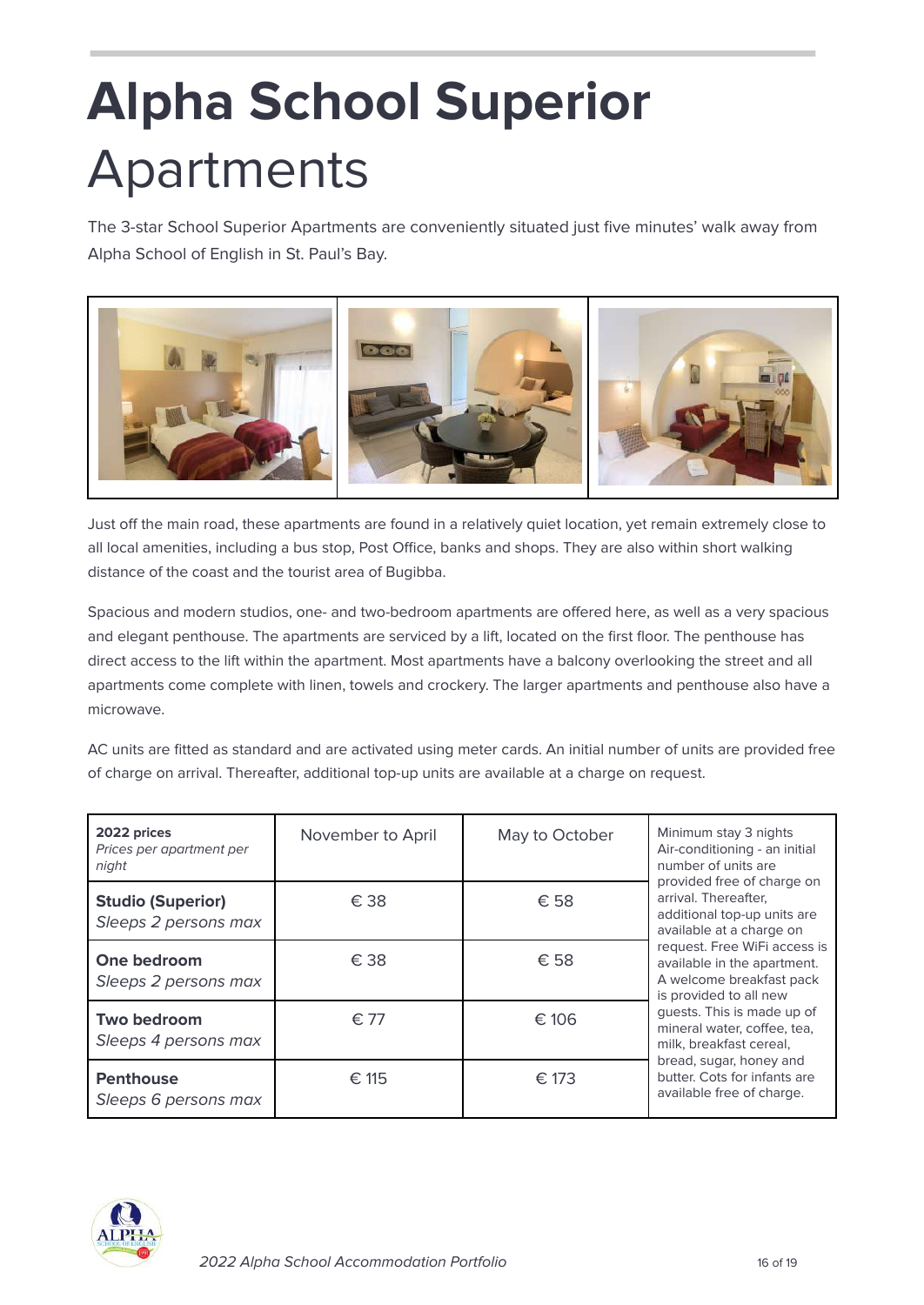# <span id="page-16-0"></span>**Alpha School Family** Apartments

The Alpha School Family Apartments is a new and highly finished block of apartments. It consists of a one bedroom penthouse and two and three bedroom apartments.



These self-catering apartments are conveniently located close to the centre of Bugibba. The rocky public beach is just a 5 minute walk away and the Bugibba sandy beach is around 10 minutes' walk. Alpha School is within close walking distance (about 4 minutes) These apartments include all amenities that one requires for an enjoyable holiday in a safe environment and is ideal for couples and families alike.

These apartments, some of which overlook a nearby swimming pool are serviced with a lift. They can sleep two to seven people. Each apartment consists of two or three bedrooms, having one double bedroom with en-suite, and one or two twin rooms with single beds. The twin rooms are large enough to take a third bed.

The Alpha School Family Apartments comprise a kitchen and a dining area, a living room with a sofa bed including a street view balcony, and a bathroom or shower. The kitchen has all the necessary appliances including an electric hob and oven, fridge-freezer and kettle There is also a dishwasher and a washing machine. Free Wi-Fi is available throughout the apartments. A change of linen and towels is done once a week.

| 2022 prices<br>Prices per apartment<br>per night | $04.01 -$<br>28.02 | $01.03 -$<br>31.03 | $01.04 -$<br>30.04 | $01.05 -$<br>31.05 | $01.06 -$<br>30.06 | $01.07 -$<br>14.07 | $15.07 -$<br>31.08 | $01.09 -$<br>14.09 | $15.09 -$<br>14.10 | $15.10 -$<br>31.10 |
|--------------------------------------------------|--------------------|--------------------|--------------------|--------------------|--------------------|--------------------|--------------------|--------------------|--------------------|--------------------|
| Two bedroom<br>Sleeps 4 max                      | €46                | € 58               | € 81               | € 92               | € 106              | € 129              | € 157              | € 150              | € 106              | € 91               |
| Three bedroom<br>Sleeps 6 Max                    | € 81               | € 92               | € 115              | € 138              | € 155              | € 181              | € 205              | € 193              | € 157              | € 133              |
| <b>Penthouse</b><br>Sleeps 2 max                 | € 58               | € 69               | € 92               | € 100              | € 117              | € 139              | € 169              | € 145              | € 115              | € 103              |

Minimum stay - 2 nights ● Penthouse is on request ● All apartments have a washing machine and dishwasher ● Free Wi-Fi is available in apartments

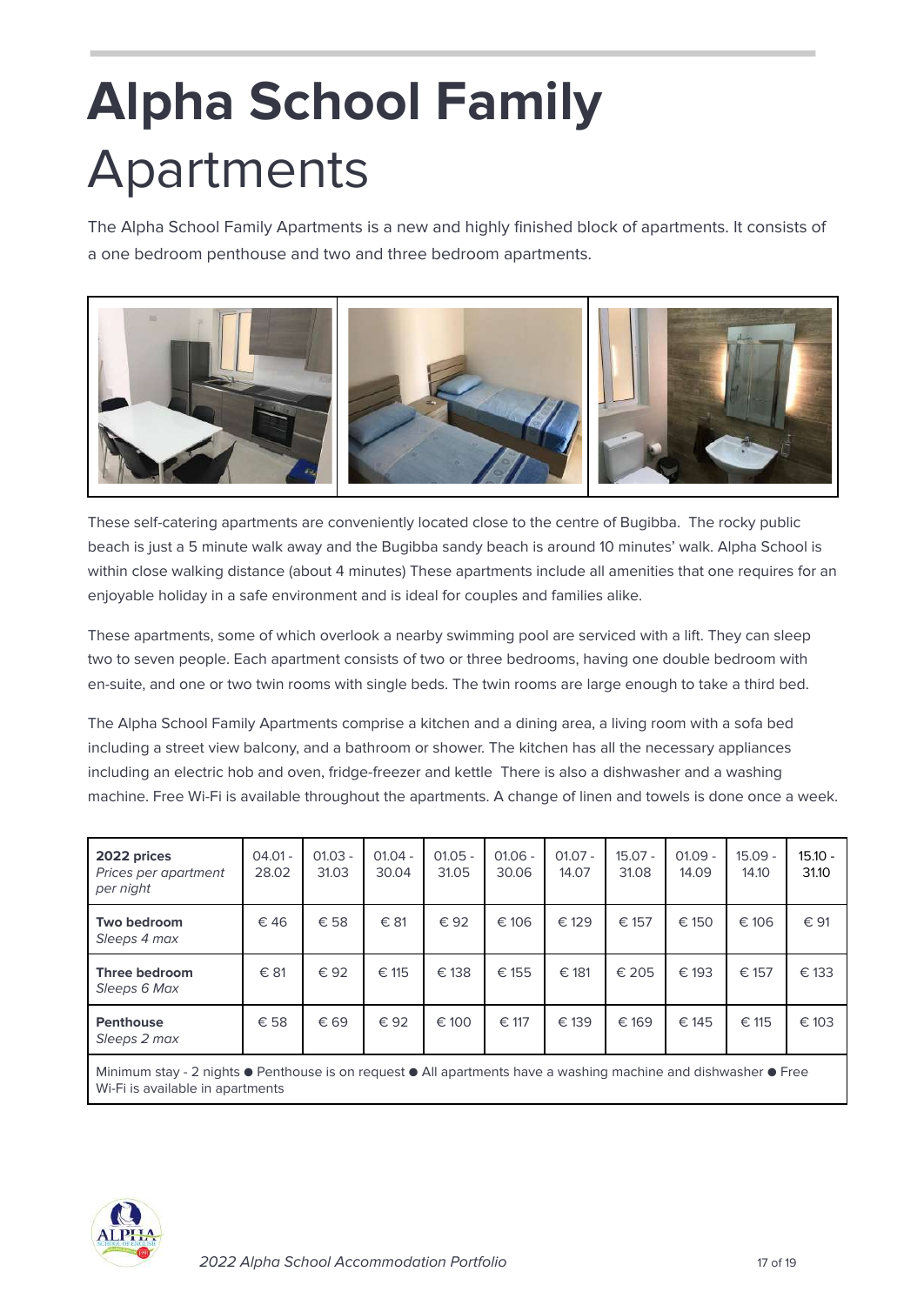# <span id="page-17-0"></span>**Host Families**

The ideal choice for teenage students aged 13-18, host family accommodation gives visitors the opportunity to experience our lifestyle at first-hand and get an insight into our culture and traditions. Our host families are warm, welcoming, open-minded people who take both pride and pleasure in sharing their knowledge of the English language as well as our history and culture.



Our caring host families provide our young students with the additional security of a home atmosphere and the chance to share their new experiences with young students from a different linguistic and cultural background. For more than 25 years, Alpha School of English has provided quality accommodation to thousands of foreign students including school children and university students wishing to experience the Maltese way of life at an affordable price.

We do our best to match young students with suitable families according to individual preferences, and we also provide profiles of all host family homes. Our Accommodation Officer regularly visits and inspects all host families.

Change of linen and towels and laundry once a week.

Half Board guests receive a Continental breakfast (coffee/tea and/or milk and juice cereal + toast and a full dinner with the Host Family in the evenings. Full Board students receive a Continental breakfast (coffee/tea and/or milk and juice cereal + toast, a packed lunch consisting of 2 sandwiches (or rolls) with cheese/ham/tuna and salad, fruit and drink and a full dinner with the Host Family in the evenings.

| 2022 prices per      | НB            | FB            | HB            | <b>FB</b>     | Infants 0-2.99 years - free . Children 3-7.99 years<br>pay 50% of full rate                                                                  |
|----------------------|---------------|---------------|---------------|---------------|----------------------------------------------------------------------------------------------------------------------------------------------|
| person per night     | Single room   |               |               | Shared room   | Supplements (per person per week) ·<br>Air-conditioning (subject to availability): €63.00 •                                                  |
| 01.01.22 to 18.06.22 | $\epsilon$ 40 | $\in$ 45      | $\epsilon$ 30 | $\epsilon$ 35 | Private bath / shower (for single rooms only):<br>€56.00 · Special diet (coeliac, halal,                                                     |
| 19.06.22 to 10.09.22 | $\epsilon$ 48 | $\epsilon$ 53 | $\epsilon$ 40 | $\in$ 45      | low-cholesterol, vegan and lactose free diet<br>excluding vegetarian): €56.00 · Airport Transfer<br>One Way - €32.00 • Airport transfers for |
| 11.09.22 to 31.12.22 | $\epsilon$ 40 | $\in$ 45      | € 30          | €.35          | unaccompanied minors: €70 · Single nationality<br>placement: €50.00 (one time supplement)                                                    |